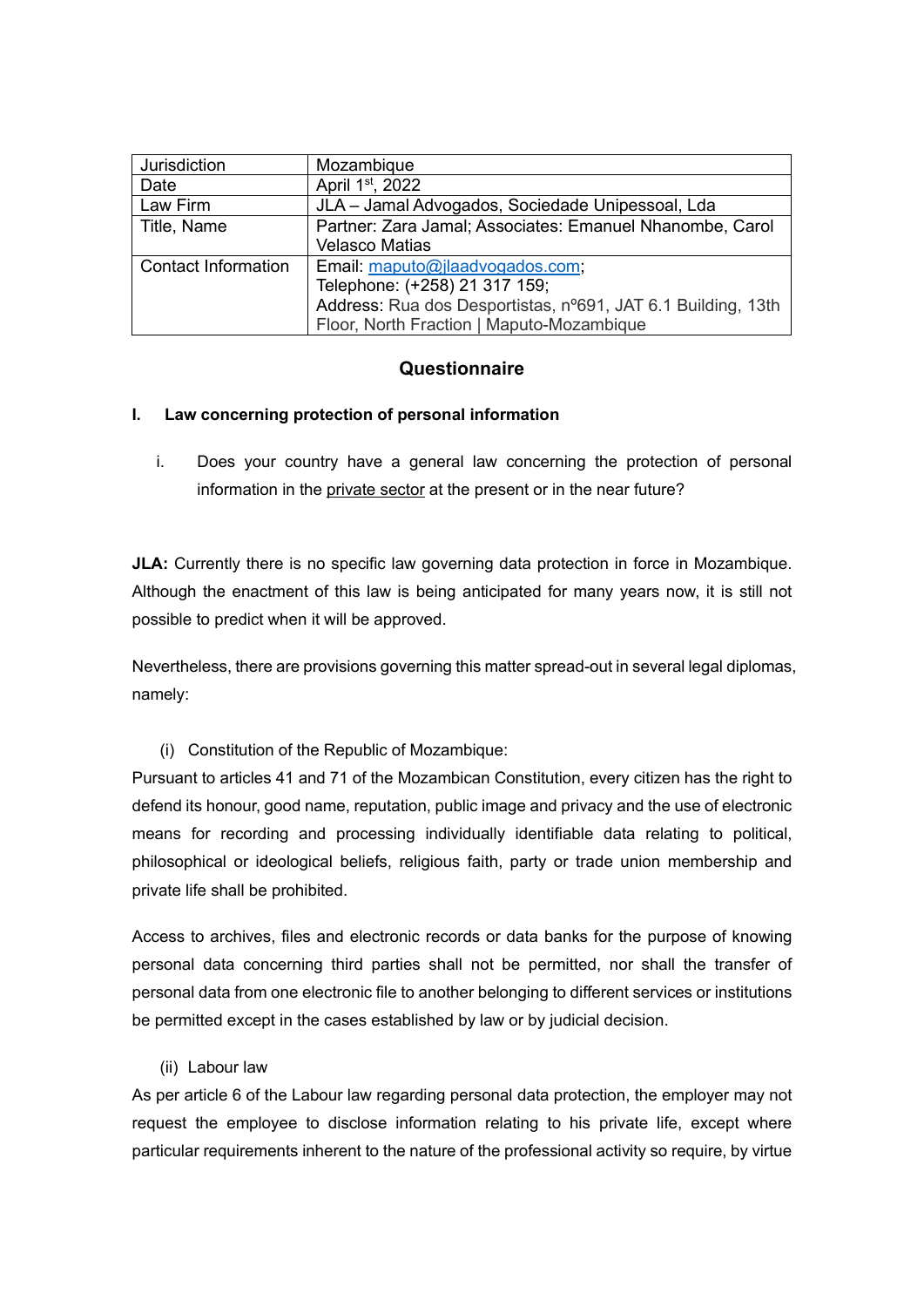of the law or the customs of each profession, and the respective grounds shall be given in writing in advance, and such information may not be disclosed to third parties without prior consent of the employee.

### (iii) Telecommunications Regulation

Pursuant to articles 3 and 10 of the Telecommunications Service Consumer Protection Regulation, operators of television, mobile network, data, video and other operators providing telecommunications services for public use or selling telecommunications equipment telecommunications equipment for consumers, shall observe the right of privacy and data protection of consumers and ensure that (i) unauthorized unsolicited marketing material or information is sent on behalf of a third party; and (i) consumers' number or personal data is provided to third parties without their consent.

(iv) Electronic Transactions Law

Under article 64 of the Electronic transactions law, data processors have to ensure that the access to archives, files and computer records or data banks of personal data relating to third parties is not permitted, nor is the transfer of personal data from one computer file to another belonging to different services or institutions, except in cases established by law or judicial decision.

## (v) Code of Conduct of Credit Institutions and Consumer Protection

In the financial sector, the latest developments have been registered on the newly enacted Code of Conduct for Credit institutions and Financial Companies and Financial Consumer Protection which imposes that credit institutions and financial companies shall have clear internal policies in place to ensure the data protection and privacy of its consumers.

Moreover, Mozambique has ratified the African Union Convention on Cybersecurity and Personal Data Protection, through Resolution no.  $5/2019$  of June  $20<sup>th</sup>$ , which provides a general legal framework on data protection of personal information, whose rules are applied in the Mozambican territory and have the same legal value as infra-constitutional norms.

ii. Does your country have a general law concerning protection of personal information in the public sector at the present or in the near future?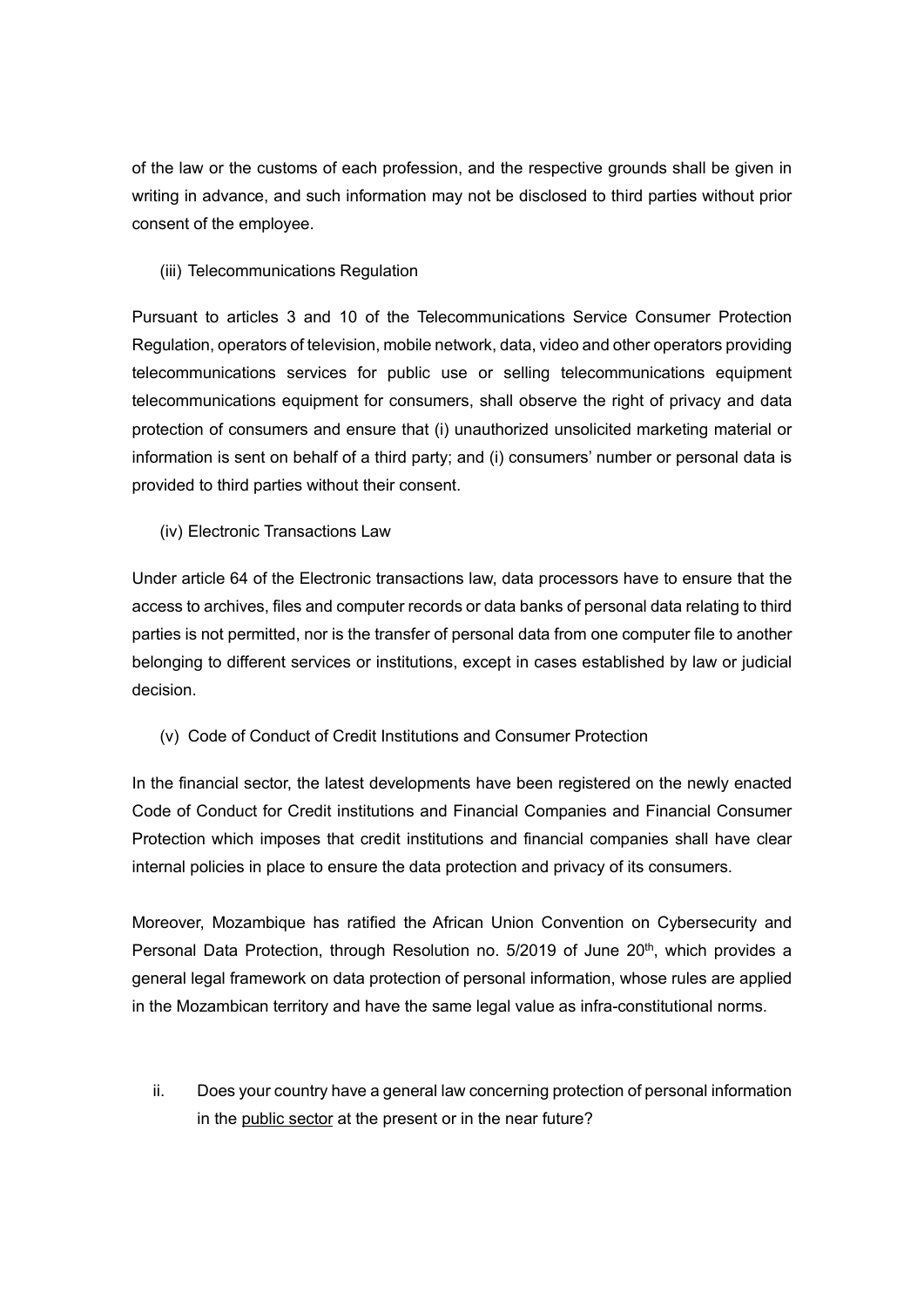**JLA:** No. Please refer to our comments above

iii. Does your country have laws concerning protection of personal information which apply in individual (specific) sectors at the present or in the near future? (If yes, please describe outline.)

**JLA:** Yes as previously mentioned this matter is regulated in different pieces of legislation and we can particularly highlight two sectors: (i) the Financial Sector; and (ii) the Telecommunications Sector.

In the Financial Sector, a Code of Conduct for Credit institutions and Financial Companies and Financial Consumer Protection was approved in 2021 which establishes that credit institutions and financial companies have a data protection duty toward its consumers. Credit institutions and financial companies shall also ensure measures to protect the right to privacy, security and integrity of data against unauthorized, improper or fraudulent access, use, risk of loss, removal, modification, deletion or disclosure, as well as the correction of inaccurate or illegally collected or processed data.

In the Telecommunications Sector, network operators are also obliged to ensure the protection and privacy in the control and processing of personal data of users, under the Security Regulations for Telecommunications Networks.

**Where all of the answers to the question of I.(i), (ii) and (iii) is "no", please skip to IV.**

- **II. The basic information of the regulation concerning protection of personal information.**
	- i. Please fill in the blanks below about all the law concerning personal information mentioned at I. (please add a reply column as necessary,)

|                   | <b>Constitution of the Republic of Mozambique</b> |                                     |  |
|-------------------|---------------------------------------------------|-------------------------------------|--|
|                   | definition<br>The                                 | N/A                                 |  |
|                   | "Personal Information"                            |                                     |  |
| $\left( 2\right)$ | The scope in which the                            | Applies to all Mozambican citizens. |  |
|                   | <b>Constitution applies</b>                       |                                     |  |
| 3)                | The territorial scope                             | Mozambique.                         |  |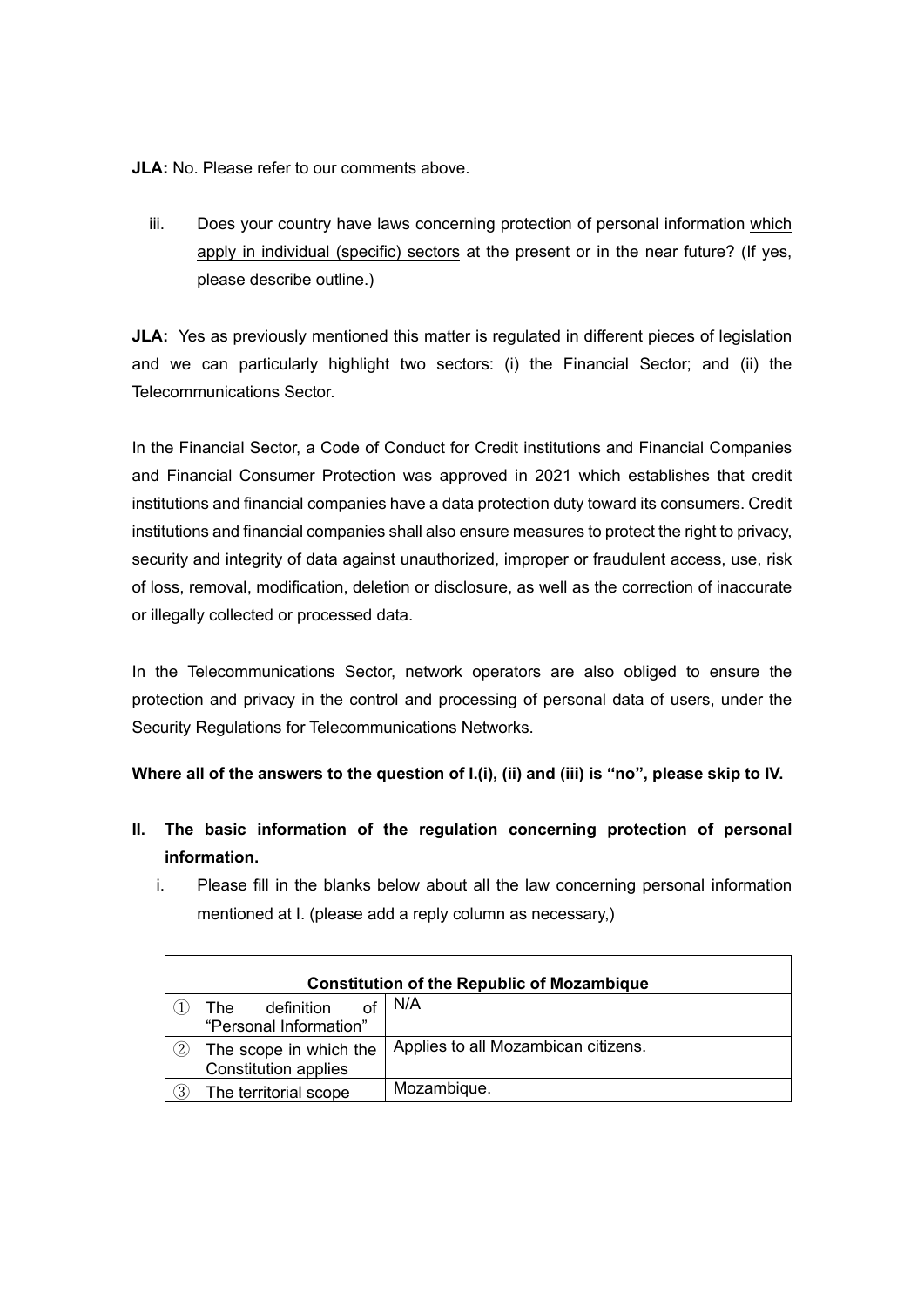| Resolution no. 5/2019 of June 20 (Ratifies the African Union Convention on<br><b>Cybersecurity and Personal Data Protection)</b> |                                                                                                                                                                                                                                                                                                                                                   |  |
|----------------------------------------------------------------------------------------------------------------------------------|---------------------------------------------------------------------------------------------------------------------------------------------------------------------------------------------------------------------------------------------------------------------------------------------------------------------------------------------------|--|
| of<br>definition<br>$\left( 4\right)$<br>The<br>"Personal Information"                                                           | Any information relating to an identified or identifiable<br>natural person whereby that person can be identified,<br>directly or indirectly, in particular by reference to an<br>identification number or to one or more factors specific<br>to his physical, physiological, mental, economic,<br>cultural or social identity.                   |  |
| 5)<br>The scope in which the<br>resolution applies                                                                               | Applies to each member state, in order to persuade in<br>the creation of a legal framework, with the aim of<br>strengthening fundamental rights and public freedoms,<br>in particular the protection of physical data, and<br>repressing any infringement of privacy, without<br>prejudice to the principle of free movement of personal<br>data. |  |
| The territorial scope<br>(6)                                                                                                     | African Union Member States that have ratified the<br>convention.                                                                                                                                                                                                                                                                                 |  |

|                   | Law no. 23/2007 of August 1 <sup>st</sup> (Labour Law) |                                                                                                                                             |  |
|-------------------|--------------------------------------------------------|---------------------------------------------------------------------------------------------------------------------------------------------|--|
|                   | definition<br>The<br>"Personal Information"            | N/A.                                                                                                                                        |  |
| $\left( 2\right)$ | The scope in which the<br>law applies                  | Applies to labour relations established between<br>employers and employees, national and foreign<br>workers across all sectors of activity. |  |
| $\left( 3\right)$ | The territorial scope                                  | Mozambique.                                                                                                                                 |  |

|                   |                                                    | Law no. 3/2017 of January 9th (Electronic Transactions Law)                                                                                                                                                     |
|-------------------|----------------------------------------------------|-----------------------------------------------------------------------------------------------------------------------------------------------------------------------------------------------------------------|
| $\left( 4\right)$ | of<br>definition<br>The.<br>"Personal Information" | Any information relating to a natural person who can<br>be identified directly or indirectly by reference to an<br>identification number or to one or more factors specific<br>to that person.                  |
| (5)               | The scope in which the<br>law applies              | Applies to individuals, public or private legal entities<br>apply information and communication<br>that<br>technologies, in their activities, namely electronic or<br>commercial transactions and e-government. |
| (6)               | The territorial scope                              | Mozambique.                                                                                                                                                                                                     |

| Law no. 34/2014 of December 31 <sup>st</sup> (Information Law) |                                                                                                              |  |
|----------------------------------------------------------------|--------------------------------------------------------------------------------------------------------------|--|
| definition<br>The<br>"Personal Information"                    | of Information relating to identified or identifiable natural<br>persons recorded manually or by a computer. |  |
|                                                                | 2 The scope in which the   Applies to the bodies and institutions of the State, the                          |  |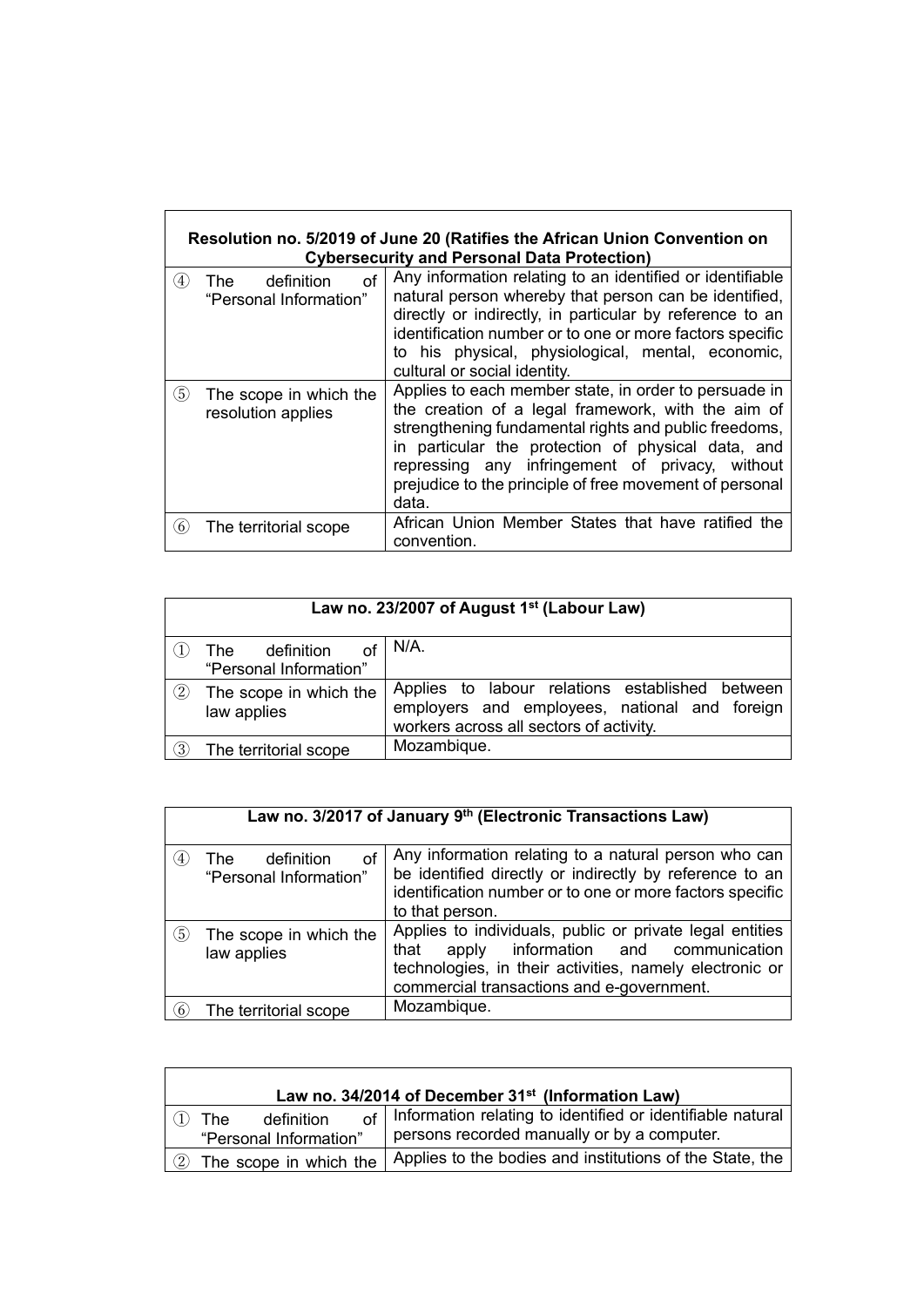| law applies                  | direct and indirect administration, representation        |
|------------------------------|-----------------------------------------------------------|
|                              | abroad and local authorities, as well as private entities |
|                              | that, under the law or contract, carry out activities of  |
|                              | public interest or that, in their activity, benefit from  |
|                              | public resources of any origin and have in their          |
|                              | possession information of public interest.                |
| The territorial scope<br>(3) | Mozambique.                                               |

| Law no. 20/2020 of December 31 <sup>st</sup> (Credit Institutions and Financial<br><b>Companies Law)</b> |                                                         |  |
|----------------------------------------------------------------------------------------------------------|---------------------------------------------------------|--|
| definition<br>The .<br>"Personal Information"                                                            | N/A                                                     |  |
| The scope in which the<br>$\left( 2\right)$<br>law applies                                               | Applies to credit institutions and financial companies. |  |
| The territorial scope<br>$\left(3\right)$                                                                | Mozambique.                                             |  |

| Notice no. 8/GBM/2021 of December 22 <sup>nd</sup> (Code of Conduct for Credit<br>Institutions and Financial Companies and Financial Consumer Protection) |                                                                                                                                          |  |
|-----------------------------------------------------------------------------------------------------------------------------------------------------------|------------------------------------------------------------------------------------------------------------------------------------------|--|
| The definition<br>"Personal Information"                                                                                                                  | N/A                                                                                                                                      |  |
| The scope in which the<br>$\left( 2\right)$<br>notice applies                                                                                             | Applies to credit institutions, financial companies and<br>other entities subject to supervision or monitoring by<br>Bank of Mozambique. |  |
| The territorial scope<br>$\left(3\right)$                                                                                                                 | Mozambique.                                                                                                                              |  |

|                                           | Law no. 6/2015 of October 6 <sup>th</sup> (Private Management Credit Information System) |
|-------------------------------------------|------------------------------------------------------------------------------------------|
| definition<br>$\blacksquare$ The          | <sub>of</sub>   N/A                                                                      |
| "Personal Information"                    |                                                                                          |
| 2 The scope in which the<br>law applies   | Applies to credit reporting centres, data providers,<br>subscribers and customers.       |
| $\left(3\right)$<br>The territorial scope | Mozambique.                                                                              |

| Decree no. 66/2019 of August 1 <sup>st</sup> (Telecommunications Network Security<br><b>Regulation</b> ) |                                                                                                                                                         |  |
|----------------------------------------------------------------------------------------------------------|---------------------------------------------------------------------------------------------------------------------------------------------------------|--|
| definition<br>The<br>"Personal Information"                                                              | N/A                                                                                                                                                     |  |
| 2 The scope in which the<br>decree applies                                                               | Applies to operators of public telecommunications<br>networks and services in the component of network<br>and service security and integrity operation. |  |
| The territorial scope<br>(3)                                                                             | Mozambique.                                                                                                                                             |  |

#### **Decree no. 44/2019 of May 22nd (Telecommunications Service Consumer Protection Regulation)**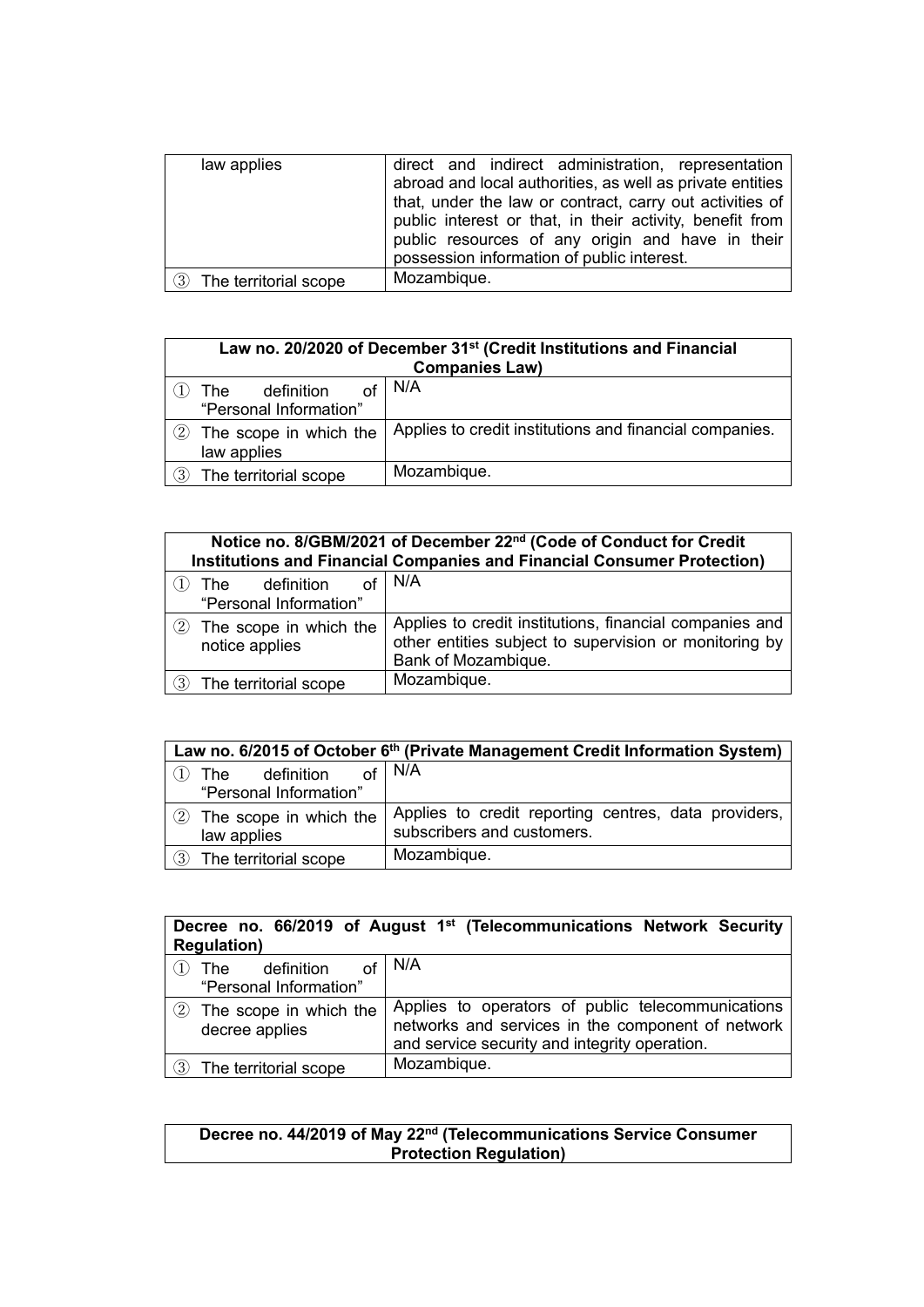|                   | definition<br>The .<br>"Personal Information" | N/A                                                                                                                                                                                                    |
|-------------------|-----------------------------------------------|--------------------------------------------------------------------------------------------------------------------------------------------------------------------------------------------------------|
| $\left( 2\right)$ | The scope in which the<br>decree applies      | Applies to television, telephone, data, video, and other<br>operators that provide telecommunications services for<br>public use and/or sell telecommunications equipment,<br>as well as to consumers. |
|                   | The territorial scope                         | Mozambique.                                                                                                                                                                                            |

- ii. If there are any special instructions about the laws, please describe them.
- **JLA:** There are no special instructions other than those highlighted in this survey.

# **III. OECD Privacy Principles**

- i. If there are any provision of law which embody each OECD Privacy Principle in your country, please describe the outlines. [https://www.oecd.org/sti/ieconomy/oecdguidelinesontheprotectionofprivacyandtran](https://www.oecd.org/sti/ieconomy/oecdguidelinesontheprotectionofprivacyandtransborderflowsofpersonaldata.htm) [sborderflowsofpersonaldata.htm](https://www.oecd.org/sti/ieconomy/oecdguidelinesontheprotectionofprivacyandtransborderflowsofpersonaldata.htm)
	- (a) Collection Limitation Principle

**JLA:** Under principle 2 of article13 of the African Union Convention on Cybersecurity and Personal Data Protection – the collection, recording, processing, storage and transmission of personal data shall be undertaken lawfully, fairly and non-fraudulently.

This principle is also enshrined on the Mozambican Constitution (article 71), the Electronic transactions law (articles 63 and 64) and the Information law (article 25), where it is established that the collection, processing or disclosure of personal data by a data controller must be accurate, complete and up-to-date, without prejudice to its confidentiality.

(b) Data Quality Principle

**JLA:** Under principle 4 of article13 of the African Union Convention on Cybersecurity and Personal Data Protection, combined with article 63 of the Electronic transactions law– data collected shall be accurate and where necessary kept up to date.

(c) Purpose Specification Principle

**JLA:** Under article 63 (2) of the Electronic Transactions Law – the purposes for which personal data are collected and the identity of the data processor must be specified prior to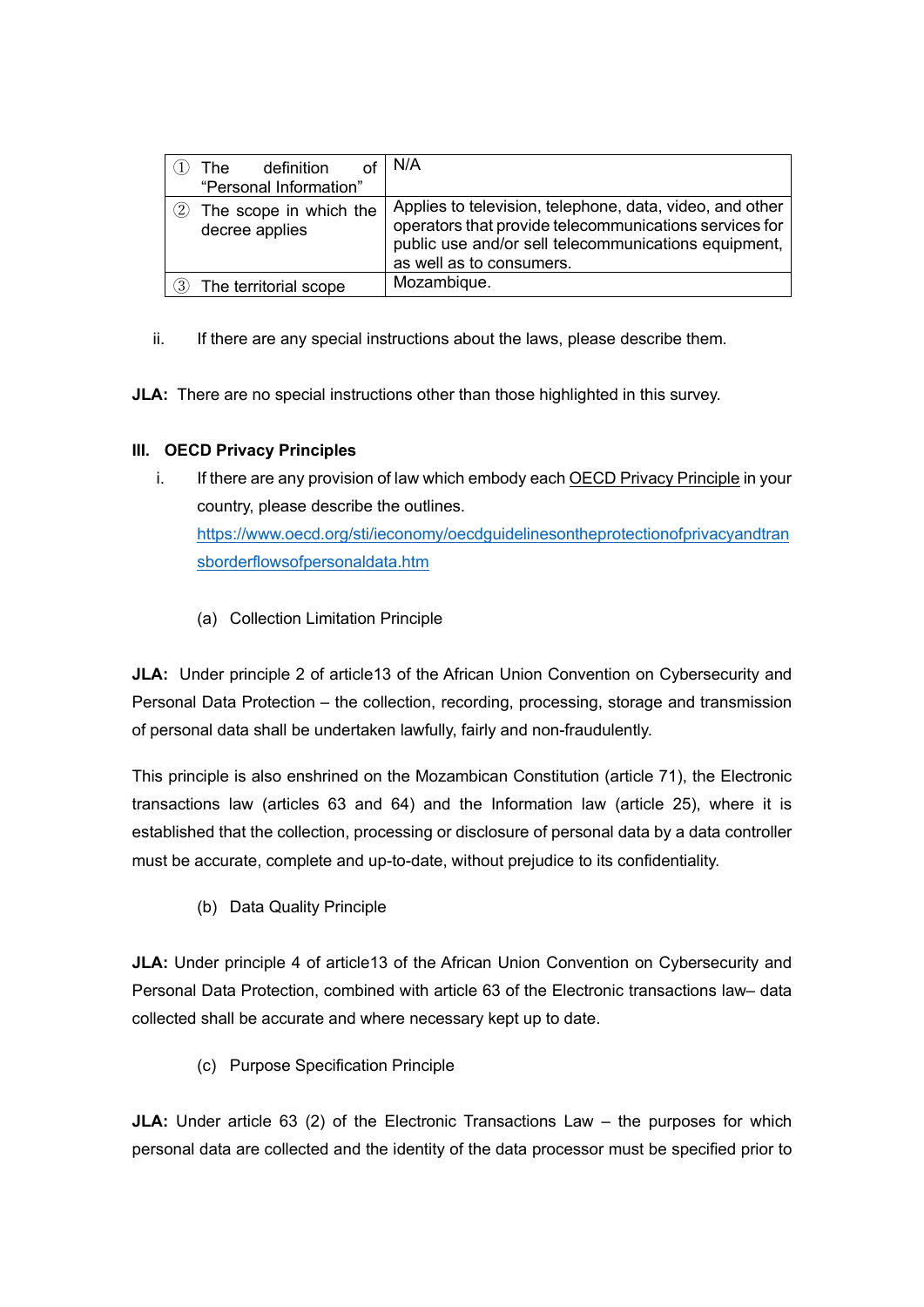their collection, and their use shall be limited to those purposes.

## (d) Use Limitation Principle

**JLA:** Under article 71 of the Mozambican Constitution, combined with article 25 of the Information Law and article 64 of the Electronic transactions law – information relating to the privacy of an identified or identifiable natural person in the possession of authorities may not be disclosed except with the express consent of the owner of by a judicial decision.

(e) Security Safeguards Principle

**JLA:** Under article 63(5) of the Electronic Transactions Law – the data processor must protect personal data from any risks, loss, unauthorized access, destruction, use, modification or disclosure.

(f) Openness Principle

**JLA:** N/A.

(g) Individual Participation Principle

**JLA:** Under article 63(6) of the Electronic Transactions Law – everyone has the right:

- (i) to obtain from a data controller, or confirmation about whether or not the data controller has data about him or her, or knowledge concerning the controller of his or her data;
- (ii) to be informed about his/her data within a reasonable time, upon payment of a fee;
- (iii) to obtain in the event of a refusal of a request made pursuant to subparagraphs i) and ii) above, due justification; and
- (iv) to object to the data concerning him/her and, in case of acceptance, to be able to remove, rectify, supplement or modify such data.
- (h) Accountability Principle

**JLA:** article 65 (1) of the Electronic Transactions Law – the data processor is responsible for personal information in its possession or custody, including information which has been transferred to third parties for processing.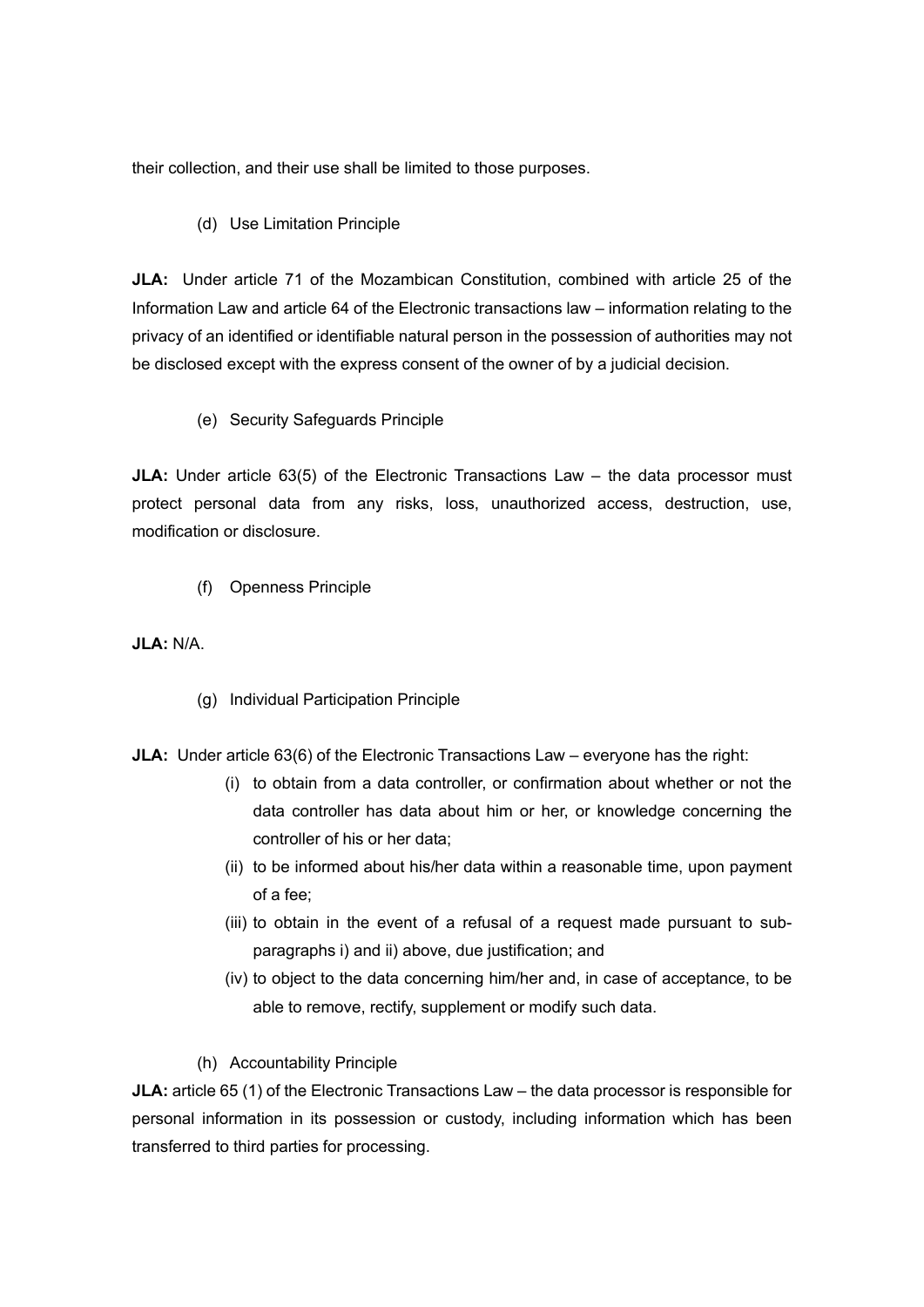ii. If there are any sectors in which any laws exclude the application of each OECD Privacy Principle, please describe the outline.

**JLA:** N/A.

- (a) Collection Limitation Principle
- (b) Data Quality Principle
- (c) Purpose Specification Principle
- (d) Use Limitation Principle
- (e) Security Safeguards Principle
- (f) Openness Principle
- (g) Individual Participation Principle
- (h) Accountability Principle

## **IV. Data Localization and Government Access**

In your country, are there any systems having an impact on the rights of data subjects such as comprehensive government access to personal data or Data Localization? If yes, please describe them.

**JLA:** N/A.

#### **V. The Data Protection Authority**

If there is the data protection authority, please write down the name and address of the authority.

**JLA:** The National Information Technology Institute (*Instituto Nacional de Tecnologias de Informação* -"INTIC") is currently the government authority with the mandate to enforce privacy and data protection and laws related to information and communication technologies in the jurisdiction. It is expected that a new and more specific authority will be created to deal